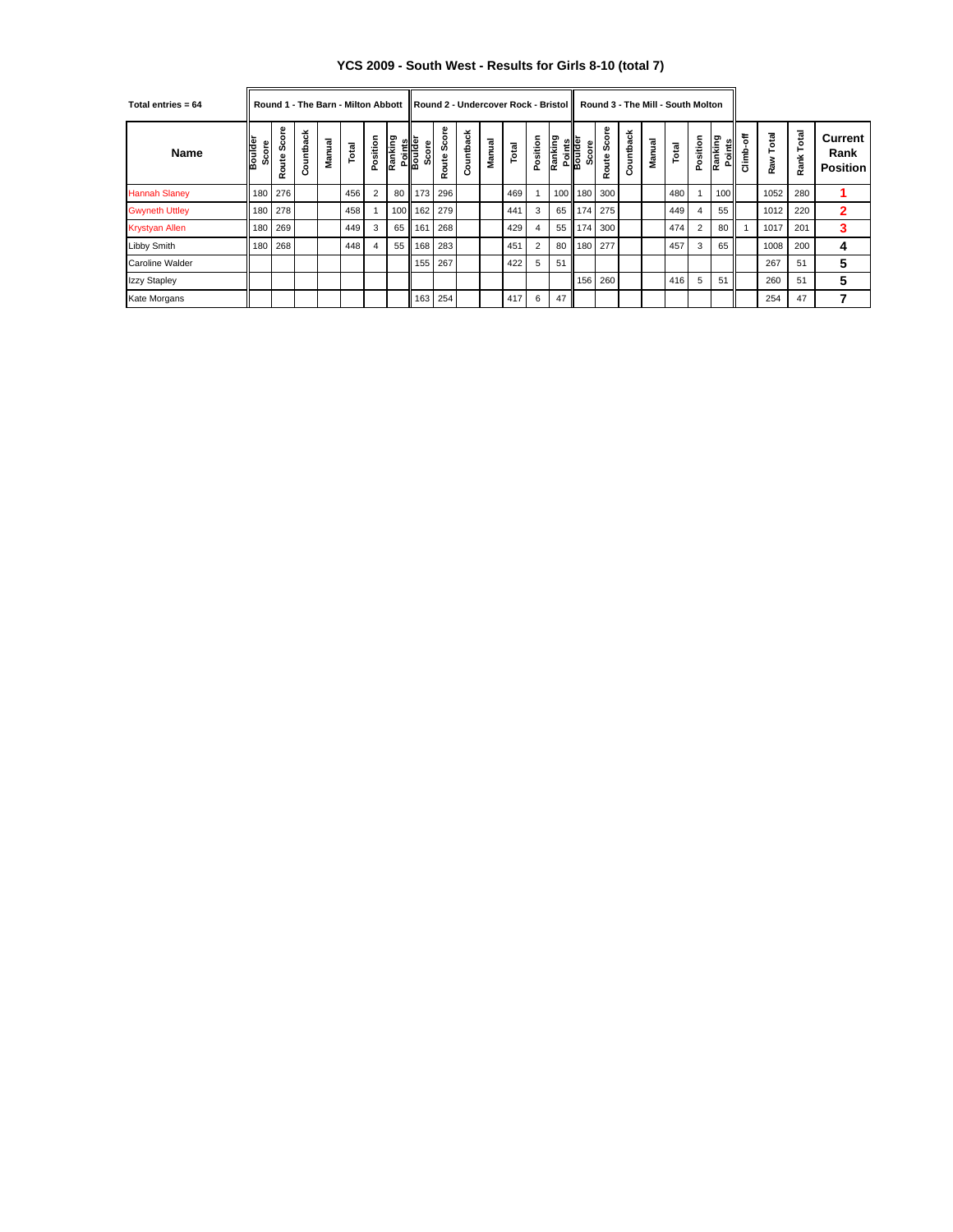## **YCS 2009 - South West - Results for Boys 8-10 (total 6)**

| Total entries = $64$       |                      |                             |           | Round 1 - The Barn - Milton Abbott |       |                |         |                            |                |           |        |       |                |                              |         | <b>IRound 2 - Undercover Rock - Bristol II Round 3 - The Mill - South Molton</b> |           |        |       |                |                   |            |              |               |                                    |
|----------------------------|----------------------|-----------------------------|-----------|------------------------------------|-------|----------------|---------|----------------------------|----------------|-----------|--------|-------|----------------|------------------------------|---------|----------------------------------------------------------------------------------|-----------|--------|-------|----------------|-------------------|------------|--------------|---------------|------------------------------------|
| <b>Name</b>                | Boulder<br>core<br>Ō | ω<br>ഄ<br>g<br>$\circ$<br>œ | Countback | Manual                             | Total | Position       | Ranking | Points<br>Boulder<br>Score | Score<br>Route | Countback | Manual | Total | Position       | Ranking<br>Points<br>Boulder | Score   | Score<br>Route                                                                   | Countback | Manual | Total | Position       | Ranking<br>Points | ŧ<br>cimic | Total<br>Raw | Total<br>Rank | Current<br>Rank<br><b>Position</b> |
| <b>Benno Marstaller</b>    | 167                  | 268                         |           |                                    | 435   |                |         | 100   164 267              |                |           |        | 431   |                |                              | 100 180 | 276                                                                              |           |        | 457   |                | 100 <sup>1</sup>  |            | 978          | 300           |                                    |
| <b>Ben Henstridge</b>      |                      | 168 262                     |           |                                    | 430   | $\overline{2}$ | 80      |                            | 161 267        |           |        | 428   | $\overline{2}$ | 80 II                        | 180     | 276                                                                              |           |        | 456   | $\overline{2}$ | 80                |            | 973          | 241           |                                    |
| <b>Finlay Culver-Evans</b> |                      | 167 263                     |           |                                    | 430   | $\overline{2}$ | 80      |                            | 159 266        |           |        | 425   | 3              | 65 II                        | 167     | 263                                                                              |           |        | 430   | 4              | 55                |            | 959          | 200           | 3                                  |
| James Slaney               | 167                  | 236                         |           |                                    | 403   | $\overline{4}$ | 55      |                            |                |           |        |       |                |                              | 159     | 265                                                                              |           |        | 424   | 5              | 51                |            | 668          | 106           |                                    |
| Dominic Walker             |                      |                             |           |                                    |       |                |         |                            |                |           |        |       |                |                              | 169     | 263                                                                              |           |        | 432   | 3              | 65                |            | 263          | 65            | 5                                  |
| Sam Rowsell                |                      |                             |           |                                    |       |                |         | 151 <sub>1</sub>           | 207            |           |        | 358   | 4              | 55 <sub>1</sub>              |         |                                                                                  |           |        |       |                |                   |            | 207          | 55            | 6                                  |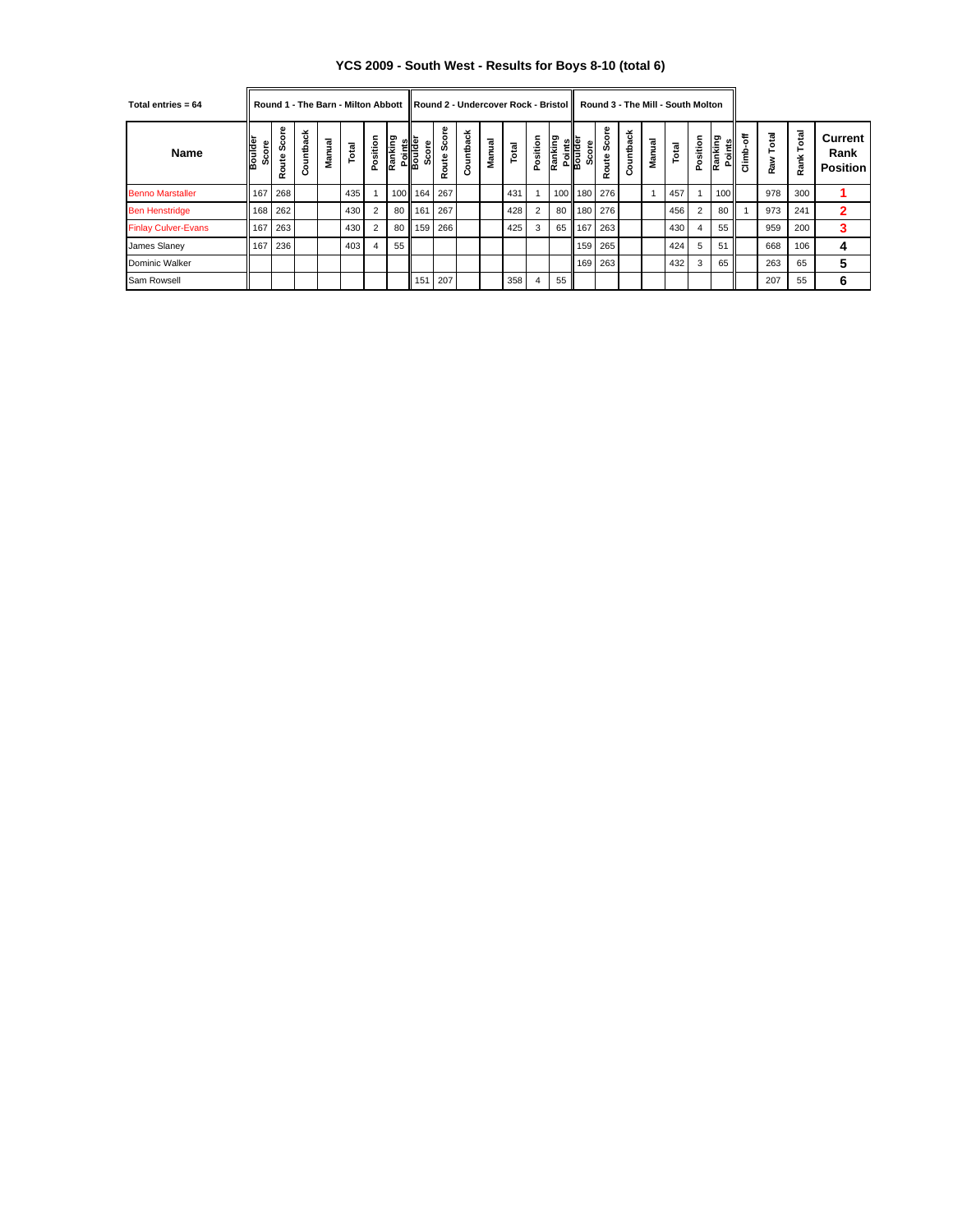# **YCS 2009 - South West - Results for Girls 11-13 (total 15)**

| Total entries = 64      |                  |                |           |        | Round 1 - The Barn - Milton Abbott   Round 2 - Undercover Rock - Bristol |                |         |                            |             |           |        |       |                         |         |                            |             |           |        | Round 3 - The Mill - South Molton |                |                   |           |           |               |                                    |
|-------------------------|------------------|----------------|-----------|--------|--------------------------------------------------------------------------|----------------|---------|----------------------------|-------------|-----------|--------|-------|-------------------------|---------|----------------------------|-------------|-----------|--------|-----------------------------------|----------------|-------------------|-----------|-----------|---------------|------------------------------------|
| <b>Name</b>             | Boulder<br>Score | Score<br>Route | Countback | Manual | Total                                                                    | Position       | Ranking | Points<br>Boulder<br>Score | Route Score | Countback | Manual | Total | Position                | Ranking | Points<br>Boulder<br>Score | Route Score | Countback | Manual | Total                             | Position       | Ranking<br>Points | Climb-off | Raw Total | Total<br>Rank | Current<br>Rank<br><b>Position</b> |
| <b>Charlotte Warner</b> | 147              | 237            |           |        | 384                                                                      | $\overline{2}$ |         | 80 177                     | 286         |           |        | 463   | $\overline{\mathbf{1}}$ | 100     | 176                        | 271         |           |        | 447                               | $\overline{2}$ | 80                |           | 941       | 260           | 1                                  |
| <b>Jessica Portus</b>   | 142              | 230            |           |        | 372                                                                      | 6              |         | 47 173                     | 243         |           |        | 416   | 3                       | 65      | 160                        | 298         |           |        | 458                               |                | 100               |           | 913       | 212           | $\overline{2}$                     |
| <b>Kate Seaborne</b>    | 150              | 234            |           |        | 385                                                                      | $\mathbf{1}$   |         | 100 177                    | 207         |           |        | 384   | 6                       | 47      | 163                        | 260         |           |        | 423                               | Δ              | 55                |           | 852       | 202           | 3                                  |
| Shona Gregory           | 144              | 232            |           |        | 376                                                                      | $\overline{4}$ |         | 55 172                     | 228         |           |        | 400   | $\overline{4}$          | 55      | 161                        | 247         |           |        | 408                               | 5              | 51                |           | 851       | 161           | 4                                  |
| Jenny Brookes           |                  |                |           |        |                                                                          |                |         | 175                        | 246         |           |        | 421   | $\overline{2}$          | 80      | 170                        | 260         |           |        | 430                               | 3              | 65                |           | 506       | 145           | 5                                  |
| Alice Allan             | 139              | 224            |           |        | 363                                                                      | $\overline{7}$ | 43      | 165                        | 220         |           |        | 385   | 5                       | 51      | 160                        | 226         |           |        | 386                               |                | 43                |           | 809       | 137           | 6                                  |
| Amy Portus              | 125              | 198            |           |        | 323                                                                      | 8              | 40      | 138                        | 151         |           |        | 289   | 11                      | 31      | 149                        | 217         |           |        | 366                               | 10             | 34                |           | 691       | 105           | 7                                  |
| Charlotte Berry         | 138              | 245            |           |        | 383                                                                      | 3              | 65 I    | 148                        | 210         |           |        | 358   | 8                       | 40      |                            |             |           |        |                                   |                |                   |           | 593       | 105           | 7                                  |
| Phoebe Mitchell         | 138              | 236            |           |        | 374                                                                      | 5              | 51      | $\blacksquare$ 157         | 210         |           |        | 367   | $\overline{7}$          | 43      |                            |             |           |        |                                   |                |                   |           | 584       | 94            | 9                                  |
| <b>Faith Walters</b>    |                  |                |           |        |                                                                          |                |         |                            |             |           |        |       |                         |         | 160                        | 227         |           |        | 387                               | 6              | 47                |           | 227       | 47            | 10                                 |
| <b>Milly Squire</b>     |                  |                |           |        |                                                                          |                |         |                            |             |           |        |       |                         |         | 157                        | 221         |           |        | 378                               | 8              | 40                |           | 221       | 40            | 11                                 |
| Anna Squire             |                  |                |           |        |                                                                          |                |         |                            |             |           |        |       |                         |         | 154                        | 223         |           |        | 377                               | 9              | 37                |           | 223       | 37            | 12                                 |
| Layla Hall              |                  |                |           |        |                                                                          |                |         | 150                        | 187         |           |        | 337   | 9                       | 37      |                            |             |           |        |                                   |                |                   |           | 187       | 37            | 12                                 |
| Amy Webber              |                  |                |           |        |                                                                          |                |         | 142                        | 179         |           |        | 321   | 10                      | 34      |                            |             |           |        |                                   |                |                   |           | 179       | 34            | 14                                 |
| <b>Charlie Berry</b>    |                  |                |           |        |                                                                          |                |         |                            |             |           |        |       |                         |         |                            |             |           |        |                                   |                |                   |           |           |               |                                    |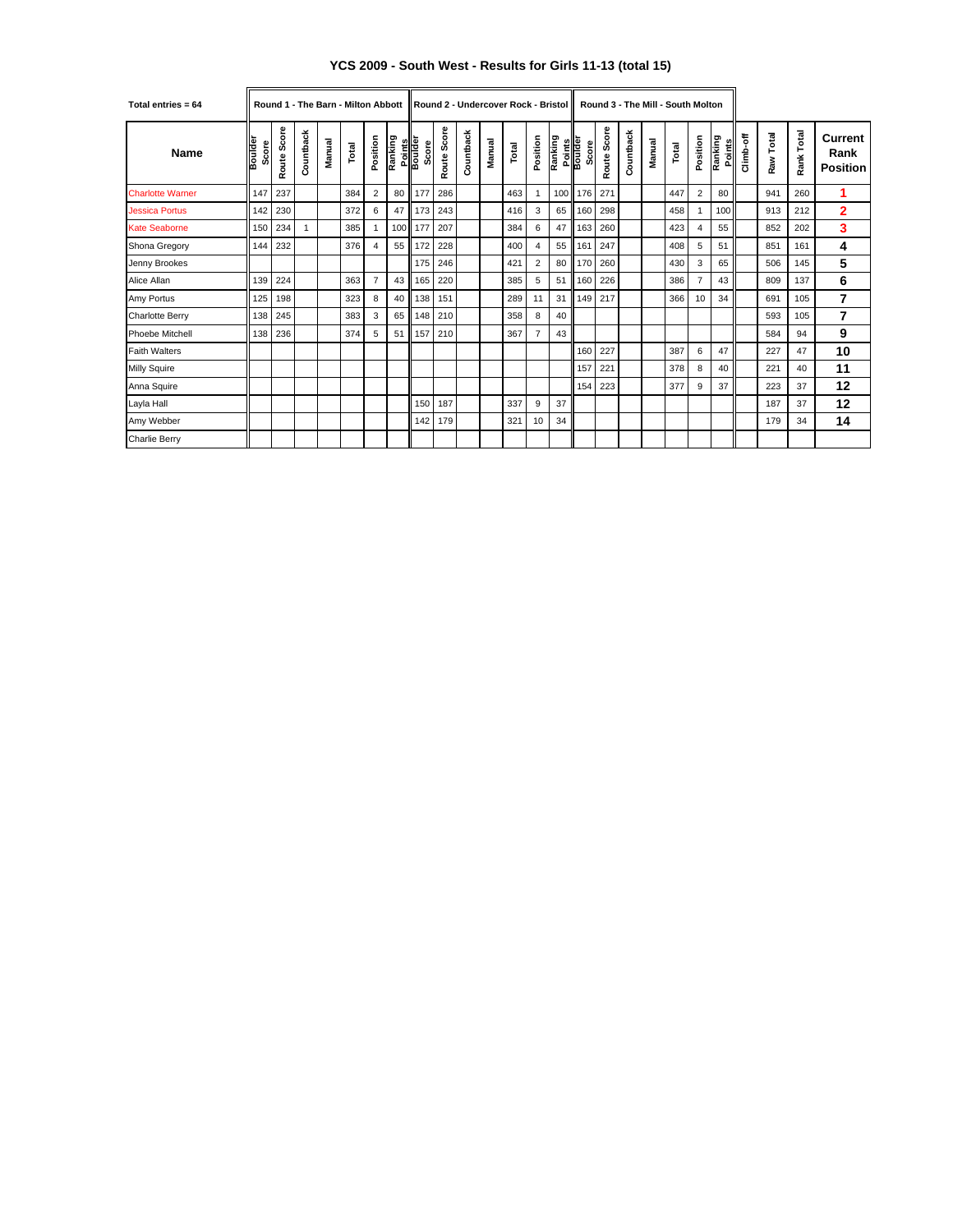## **YCS 2009 - South West - Results for Boys 11-13 (total 16)**

| Total entries = $64$    |                         |             |           |        | Round 1 - The Barn - Milton Abbott |                |         |                            |             |           |        | Round 2 - Undercover Rock - Bristol II |                |                   |                            | Round 3 - The Mill - South Molton |           |        |       |                |                   |           |           |            |                                    |
|-------------------------|-------------------------|-------------|-----------|--------|------------------------------------|----------------|---------|----------------------------|-------------|-----------|--------|----------------------------------------|----------------|-------------------|----------------------------|-----------------------------------|-----------|--------|-------|----------------|-------------------|-----------|-----------|------------|------------------------------------|
| Name                    | <b>Boulder</b><br>Score | Route Score | Countback | Manual | Total                              | Position       | Ranking | Points<br>Boulder<br>Score | Route Score | Countback | Manual | Total                                  | Position       | Ranking           | Points<br>Boulder<br>Score | Route Score                       | Countback | Manual | Total | Position       | Ranking<br>Points | Climb-off | Raw Total | Rank Total | Current<br>Rank<br><b>Position</b> |
| <b>Luke Dawson</b>      | 172                     | 300         |           |        | 472                                | 1              | 100     | 180                        | 300         |           |        | 480                                    | $\overline{1}$ | 100 <sub>II</sub> | 175                        | 300                               |           |        | 475   | $\overline{2}$ | 80                |           | 1072      | 280        | 1                                  |
| <b>Joss Warren</b>      | 170                     | 293         |           |        | 463                                | $\overline{2}$ | 80      | 178                        | 299         |           |        | 477                                    | $\overline{2}$ | 80 l              | 180                        | 300                               |           |        | 480   |                | 100               |           | 1062      | 260        | $\overline{2}$                     |
| <b>Peter Dawson</b>     | 167                     | 278         |           |        | 445                                | 4              | 55      | 179                        | 297         |           |        | 476                                    | 3              | 65 l              | 165                        | 271                               |           |        | 436   | 5              | 51                |           | 1013      | 171        | 3                                  |
| Alex Waterhouse         | 170                     | 283         |           |        | 453                                | 3              | 65      | 177                        | 275         |           |        | 452                                    | $\overline{4}$ | 55 I              | 173                        | 261                               |           |        | 434   | $\overline{7}$ | 43                |           | 989       | 163        | 4                                  |
| Daniel Martin           | 156                     | 231         |           |        | 387                                | $\overline{7}$ | 43      | 176                        | 232         |           |        | 408                                    | 6              | 47                | 160                        | 244                               |           |        | 404   | 9              | 37                |           | 863       | 127        | 5                                  |
| <b>Jack Luckhurst</b>   | 169                     | 269         |           |        | 438                                | 5              | 51      |                            |             |           |        |                                        |                |                   | 163                        | 287                               |           |        | 450   | 3              | 65                |           | 725       | 116        | 6                                  |
| Will Hornby             | 168                     | 260         |           |        | 428                                | 6              | 47      |                            |             |           |        |                                        |                |                   | 170                        | 269                               |           |        | 439   | 4              | 55                |           | 697       | 102        | 7                                  |
| <b>Isaac Allan</b>      | 152                     | 203         |           |        | 355                                | 8              | 40      | 148                        | 169         |           |        | 317                                    | 10             | 34                | 160                        | 218                               |           |        | 378   | 12             | 28                |           | 742       | 102        | 7                                  |
| <b>Reuben Martin</b>    |                         |             |           |        |                                    |                |         | 174                        | 211         |           |        | 385                                    | 8              | 40                | 163                        | 225                               |           |        | 388   | 11             | 31                |           | 436       | 71         | 9                                  |
| Cai Smith               |                         |             |           |        |                                    |                |         | 175                        | 253         |           |        | 428                                    | 5              | 51                |                            |                                   |           |        |       |                |                   |           | 253       | 51         | 10                                 |
| <b>Cameron Hutchins</b> |                         |             |           |        |                                    |                |         |                            |             |           |        |                                        |                |                   | 165                        | 270                               |           |        | 435   | 6              | 47                |           | 270       | 47         | 11                                 |
| <b>Dylan Rhodes</b>     |                         |             |           |        |                                    |                |         | 177                        | 229         |           |        | 406                                    | $\overline{7}$ | 43                |                            |                                   |           |        |       |                |                   |           | 229       | 43         | 12                                 |
| James Mabon             |                         |             |           |        |                                    |                |         |                            |             |           |        |                                        |                |                   | 160                        | 247                               |           |        | 407   | 8              | 40                |           | 247       | 40         | 13                                 |
| Jamie Lovell            |                         |             |           |        |                                    |                |         | 130                        | 189         |           |        | 319                                    | 9              | 37                |                            |                                   |           |        |       |                |                   |           | 189       | 37         | 14                                 |
| <b>Edward Mabon</b>     |                         |             |           |        |                                    |                |         |                            |             |           |        |                                        |                |                   | 163                        | 237                               |           |        | 400   | 10             | 34                |           | 237       | 34         | 15                                 |
| Thomas Pagon            |                         |             |           |        |                                    |                |         |                            |             |           |        |                                        |                |                   |                            |                                   |           |        |       |                |                   |           |           |            |                                    |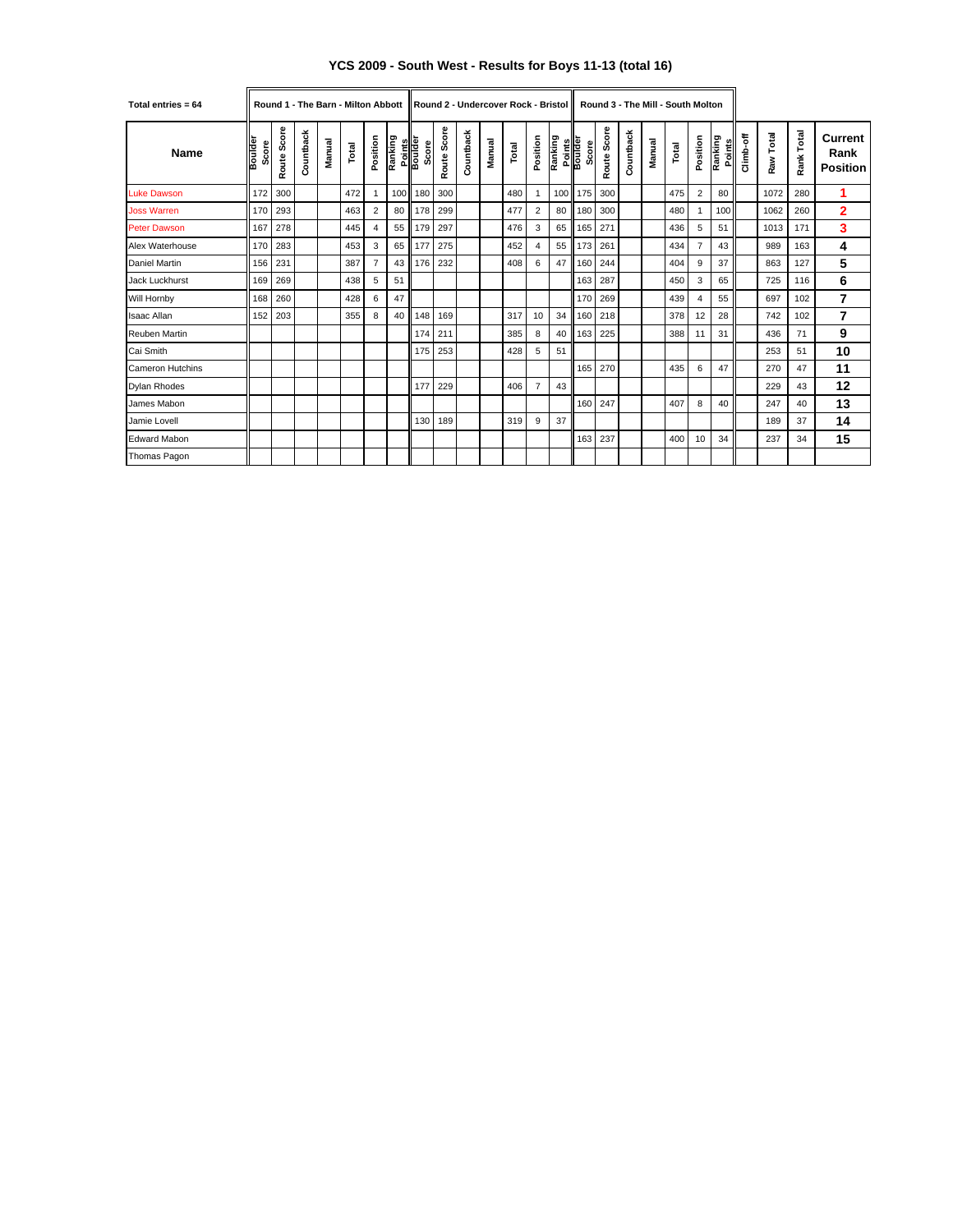## **YCS 2009 - South West - Results for Girls 14-16 (total 9)**

| Total entries = $64$ |                         | Round 1 - The Barn - Milton Abbott |           |        |       |                |         |                            |                |           |        |       |                | Round 2 - Undercover Rock - Bristol II |                            | Round 3 - The Mill - South Molton |               |        |       |                |                   |           |              |               |                                    |
|----------------------|-------------------------|------------------------------------|-----------|--------|-------|----------------|---------|----------------------------|----------------|-----------|--------|-------|----------------|----------------------------------------|----------------------------|-----------------------------------|---------------|--------|-------|----------------|-------------------|-----------|--------------|---------------|------------------------------------|
| Name                 | <b>Iapinos</b><br>Score | å<br>မိ<br>Route                   | Countback | Manual | Total | Position       | Ranking | Points<br>Boulder<br>Score | Score<br>Route | Countback | Manual | Total | Position       | Ranking                                | Points<br>Boulder<br>Score | Score<br>Route                    | ountback<br>Ō | Manual | Total | Position       | Ranking<br>Points | Climb-off | Total<br>Raw | Total<br>Rank | Current<br>Rank<br><b>Position</b> |
| <b>Heidi Schwenk</b> | 180                     | 269                                |           |        | 449   |                | 100     | 170 l                      | 273            |           |        | 443   |                | 100 <sup>1</sup>                       | 180                        | 282                               |               |        | 462   |                | 100 <sup>1</sup>  |           | 1004         | 300           |                                    |
| <b>Elaine Budden</b> |                         | 180 209                            |           |        | 389   | 3              | 65      | 160 <sub>l</sub>           | 185            |           |        | 345   | 3              | 65 II                                  | 176                        | 233                               |               |        | 409   | $\overline{2}$ | 80                |           | 807          | 210           | $\overline{2}$                     |
| Jenny Seaborne       | 170 l                   | 209                                |           |        | 379   | 4              | 55      | 164                        | 207            |           |        | 371   | $\overline{2}$ | 80 <sub>1</sub>                        | 165                        | 236                               |               |        | 401   | 3              | 65                |           | 822          | 200           | 3                                  |
| <b>Bethany Weale</b> | 169 <sup>1</sup>        | 223                                |           |        | 392   | $\overline{2}$ | 80      | 159 <sup>1</sup>           | 157            |           |        | 316   | $\overline{4}$ |                                        | 55   172                   | 228                               |               |        | 400   | $\overline{4}$ | 55                |           | 777          | 190           | 4                                  |
| <b>Chloe Gregory</b> |                         | 169 210                            |           |        | 379   | $\overline{4}$ | 55      | 145                        | 171            |           |        | 316   | $\overline{4}$ | 55 <sub>1</sub>                        | 163                        | 231                               |               |        | 394   | 6              | 47                |           | 781          | 157           | 5                                  |
| Freya Cumberlidge    |                         | 169 204                            |           |        | 373   | 6              | 47      | 147                        | 117            |           |        | 264   | $\overline{7}$ | $43 \text{ l}$                         | 166                        | 183                               |               |        | 349   |                | 43                |           | 673          | 133           | 6                                  |
| Judy Whitmore        |                         |                                    |           |        |       |                |         |                            |                |           |        |       |                |                                        | 169                        | 226                               |               |        | 395   | 5              | 51                |           | 226          | 51            | 7                                  |
| India Nunan          |                         |                                    |           |        |       |                |         | 146                        | 163            |           |        | 309   | 6              | 47                                     |                            |                                   |               |        |       |                |                   |           | 163          | 47            | 8                                  |
| Claudia Hesleden     |                         |                                    |           |        |       |                |         |                            |                |           |        |       |                |                                        |                            |                                   |               |        |       |                |                   |           |              |               |                                    |